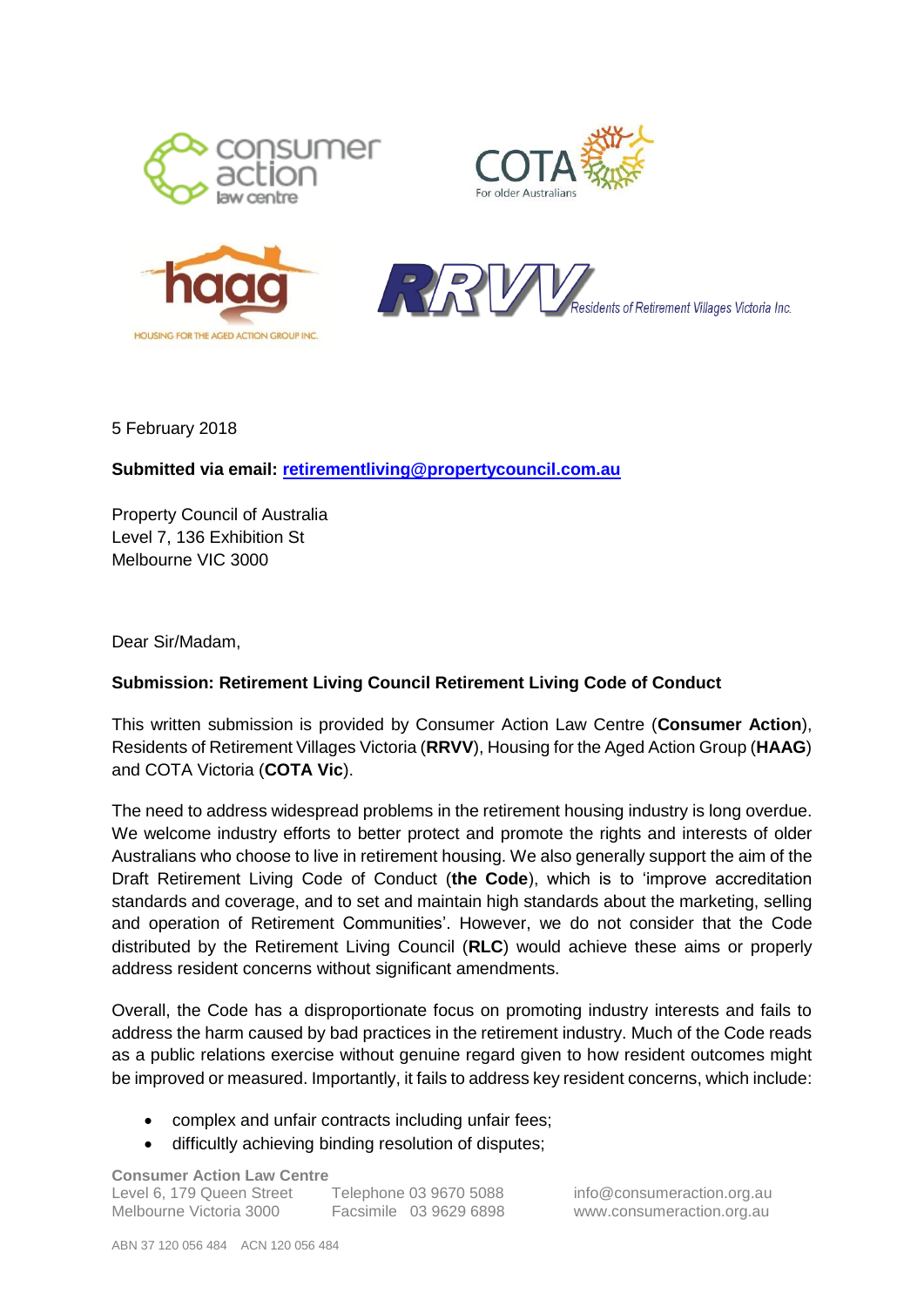- lack of mandatory training and qualification standards;
- inadequate skills and poor attitude of management;
- problems with maintenance including delays, poor quality work and lack of clarity about responsibilities; and
- lack of resident consultation and limited opportunities to participate in village/park decision making.

In our view, the administration and enforcement provisions in the Code fail to meet the standards set out in the Australian Competition and Consumer Commission's *Guidelines for developing effective voluntary industry codes of conduct* (**the ACCC Guidelines**).<sup>1</sup> There is no independent monitoring of compliance and the proposed consumer representation on Code Administration Committee (**CAC**) is limited. The intended aims of the CAC are unclear, and it appears that there will be no public reporting or data collection. The CAC's complaints handling process also seems entirely optional as signatories to the Code are only required to 'acknowledge' the CAC complaints processes in section A2.4.

We are also critical of the compliance mechanisms in the Code. 'Self-certifying' compliance certificates lack accountability mechanisms and are, in our experience, ineffective. Moreover, there are almost no sanctions or remedies for residents if an operator breaches the Code.

Our comments are detailed more fully below.

### **General comments**

We welcome moves from within the retirement living industry to improve standards, particularly in the absence of any independent dispute resolution service such as an ombudsman scheme. However, we strongly doubt that this Code, in its current form, would be an effective tool to bring about any meaningful change.

There are several guides issued by regulators regarding the development of industry codes.<sup>2</sup> These guides detail best practices that sectors should refer to in the development of various codes. We are unconvinced that best practice examples have been followed despite claims by RLC to the contrary.

Significant portions of the Code more closely resemble a sales brochure or lobbying brief than a genuine industry code of conduct. A Code is no place for marketing or to push a political agenda. For example, promoting a 'deeper knowledge and understanding of the benefits of Retirement Communities' is not a valid objective for an industry code. Nor is a Code an opportunity to tout the benefits of membership to the RLC.<sup>3</sup> Content such as this is superfluous and would not deliver any substantive benefits to those living in retirement housing.

 $\overline{a}$ <sup>1</sup> Australian Competition and Consumer Commission (**ACCC**), *Guidelines for developing effective voluntary industry codes of conduct*, July 2011

<sup>2</sup> For example, see ACCC, *Guidelines for developing effective voluntary industry codes of conduct*, July 2011, available at:

https://www.accc.gov.au/system/files/Guidelines%20for%20developing%20effective%20voluntary%20industry%2 0codes%20of%20conduct.pdf; and Australian Securities and Investments Commission (**ASIC**), *RG 183 Approval of financial services sector codes of conduct,* March 2013, available at: asic.gov.au/regulatory-resources/find-adocument/regulatory-guides/rg-183-approval-of-financial-services-sector-codes-of-conduct/.

<sup>3</sup> Retirement Living Council, *Code of Conduct - Draft for Consultation*, 2017, 'Objectives of the Code' and 'About the Retirement Living Council'.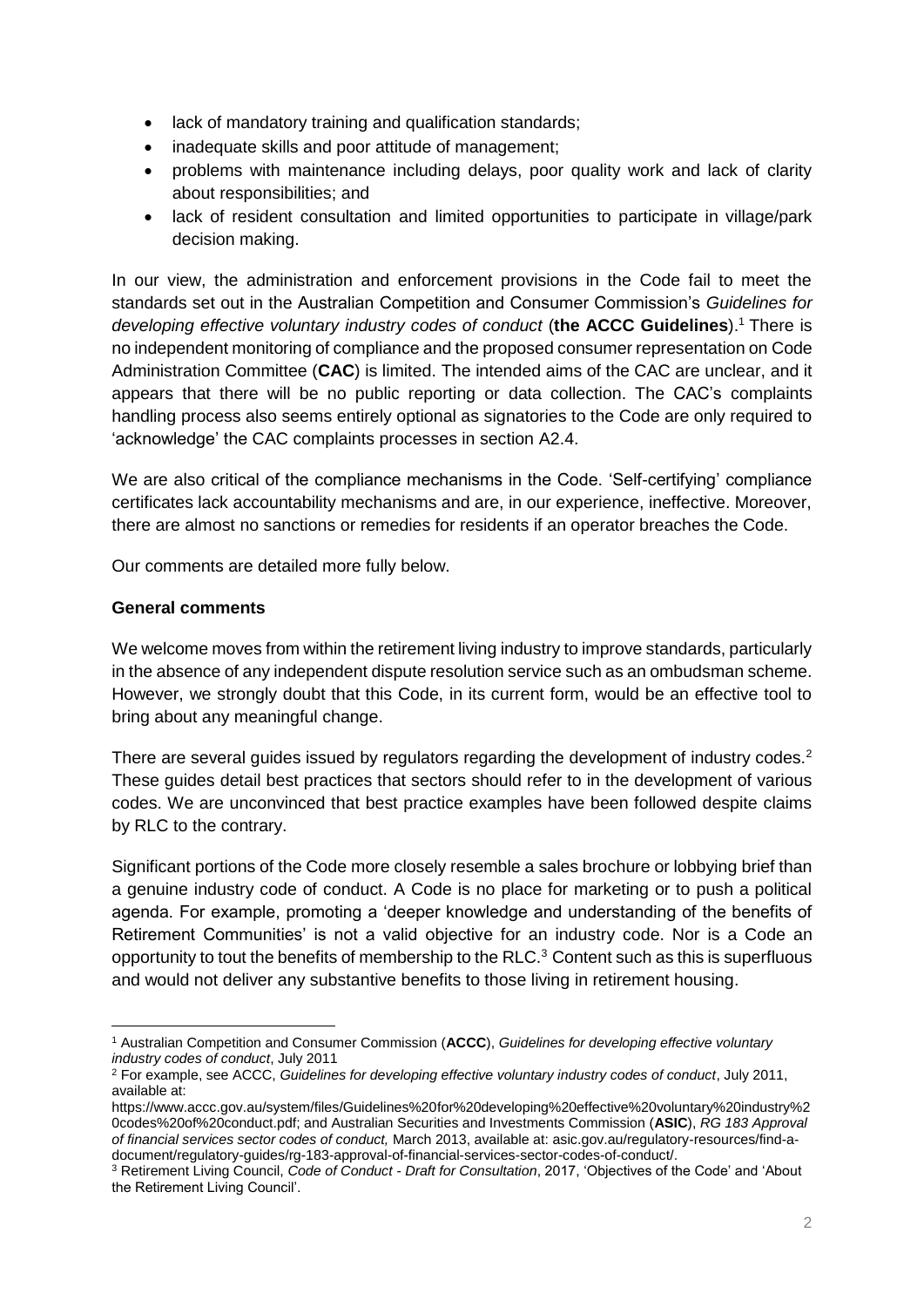Other sections of the Code detail items that any customer-focused business should already have in place, or are required by law, and do not provide sufficient detail. For example, maintaining 'appropriate and effective customer service arrangements', 'inviting feedback', or 'maintaining written policies and procedures' for managing staff or 'concerning general safety and security...and emergency management<sup>'4</sup> fail to stipulate measurable standards for signatories to comply with. These clauses contain also insufficient detail to assess whether an operator is complying with the Code.

## **The role of industry codes**

The ACCC Guidelines note that the wider the coverage a code has, the more effective it will be.<sup>5</sup> It is unclear from the draft Code as to whether it will cover the majority of the retirement living industry. However, we understand that RLC membership currently covers less than half of the retirement housing industry, so we anticipate the Code would not achieve comprehensive industry coverage.

Industry codes should improve consumer confidence and deliver substantial benefits to consumers. They should identify issues and problems facing consumers in a particular industry, develop measures that build on pre-existing legislative requirements and detail what signatories to a code must do to comply. To work effectively a code must set a series of substantive core rules that code subscribers will adhere to, which is monitored and enforced by an independent body.

The aim of these rules is to improve industry practices. Improving industry practices in the retirement living industry is sorely needed. However, the Code continues to rely heavily on disclosure as the primary form of consumer protection, or non-committal clauses such as 'maintaining policies and procedures' without detailing what these should be. For example, 'We will provide customers, where possible, with information about any charges payable to third parties' and 'we will provide clear written information about the process and cost of reserving a residence'.<sup>6</sup> This disclosure is opposed to actual measures that stipulate how industry practices are to be improved to provide benefits to residents. To this end, the Code represents high level guidelines only and not an industry code as we would expect.

#### **Objectives of the Code**

The objectives of the Code are broad and principles-based, which we do not oppose. However, these objectives are not supported by the content of the Code itself. There is no mention of the risks and practices that the Code would address, nor any metrics to measure the success of the Code. We also query the appropriateness of some of the objectives listed in the Code. For example, the objective to 'Promote and protect the interests of customers' fails to identify the interests the RLC intends to promote nor is it supported by clauses in the Code that describe how this objective will be achieved. Items listed such as 'Promote a deeper knowledge and understanding of the benefits of Retirement Communities' are also not valid objectives for an industry code that seeks to improve consumer protection.

**.** 

<sup>4</sup> Ibid, sections C1.1, C1.2, C2.1, and C3.1.

<sup>5</sup> ACCC, *Guidelines for developing effective voluntary industry codes of conduct*, July 2011, p. 9.

<sup>6</sup> Retirement Living Council, *Code of Conduct - Draft for Consultation*, 2017, sections B1.7 and B1.6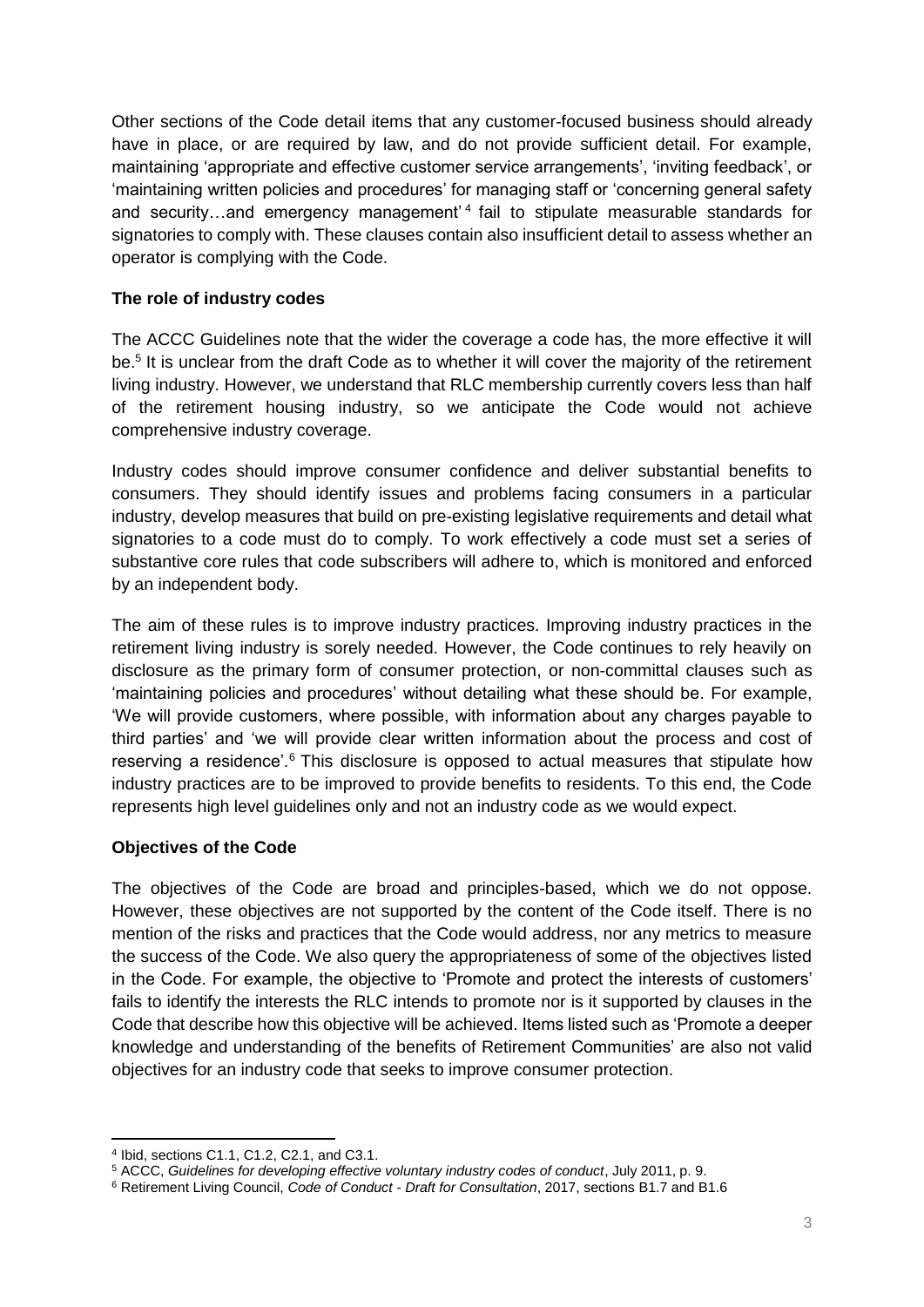### **Development and lack of consultation**

We are disappointed with the lack of consultation with resident/consumer representatives to date, and the lack of transparency around the development of the Code. Effective consultation with all stakeholders when developing a code is standard practice and ensures all issues are identified and appropriate responses can be canvassed. As set out in the Australian Securities and Investments Commission *Regulatory Guide 183: Approval of financial services sector codes of conduct* (**ASIC RG183**), code development should include 'effectively consulting with all stakeholders to identify the issues and debate appropriate responses.<sup>7</sup> This has not been the case. Further, removing the draft Code from the Property Council website sends mixed messages as to whether the RLC is genuinely open to receiving feedback about the Code.

We are also concerned that no independent party was appointed to develop the Code. Industry codes are generally administered by an industry association. However, when developing a code of conduct it is generally the case that an independent person, with no direct relationship to the relevant industry, oversee the development process.<sup>8</sup> It is good practice for the body that appoints this person to also engage with consumer representatives prior to the selection.<sup>9</sup> Having an independent, adequately resourced person do this work sends a message that the relevant industry genuinely wants to improve practices and that consumers can be confident in the code that is produced.

### **Dealing with complaints and disputes**

The requirements in section C4 should be in accordance with the 2014 Australian/New Zealand Standard for complaints management, and tailored in consultation with residents to ensure that they meet the needs of older people in retirement housing. <sup>10</sup> As set out in the ACCC Guidelines, this usually requires a definition of complaint that includes any expression of dissatisfaction with a product or service offered or provided. Currently, there is no definition of a complaint in the Code. Further, it is unclear whether the Code dispute resolution process is to be preferred over existing dispute resolution processes, or what the approach will be should various processes overlap.

We encourage the RLC to include measures in the Code that:

- detail how to make a complaint
- ensure a complaint is responded to and in what time-frame
- detail what it means when a complaint is 'resolved'.

We have reservations about the complaints handling process detailed in C4.7-C4.9. Given the Code's first objective is to 'promote and protect the interests of customers' the processes seem overly complicated and may result in 'complaint fatigue'.<sup>11</sup> A resident may be dissuaded from initiating a complaint given the convoluted escalation process set out in section C4.9. These

<sup>1</sup> <sup>7</sup> ASIC, *RG 183 Approval of financial services sector codes of conduct,* March 2013, para 183.50. 8 Ibid, p. 14.

<sup>9</sup> ACCC, *Guidelines for developing effective voluntary industry codes of conduct*, July 2011, p. 5.

<sup>10</sup> Standards Australia*, AS/NZS 10002:2014 - Guidelines for complaint management in organizations*, October 2014, available at: https://infostore.saiglobal.com/store/PreviewDoc.aspx?saleItemID=2764164

<sup>11</sup> For a discussion of this in the telecommunications industry, see ACCAN, *Complaint fatigue persists among telco consumers*, available at: [https://accan.org.au/our-work/1072-complaint-fatigue-release.](https://accan.org.au/our-work/1072-complaint-fatigue-release)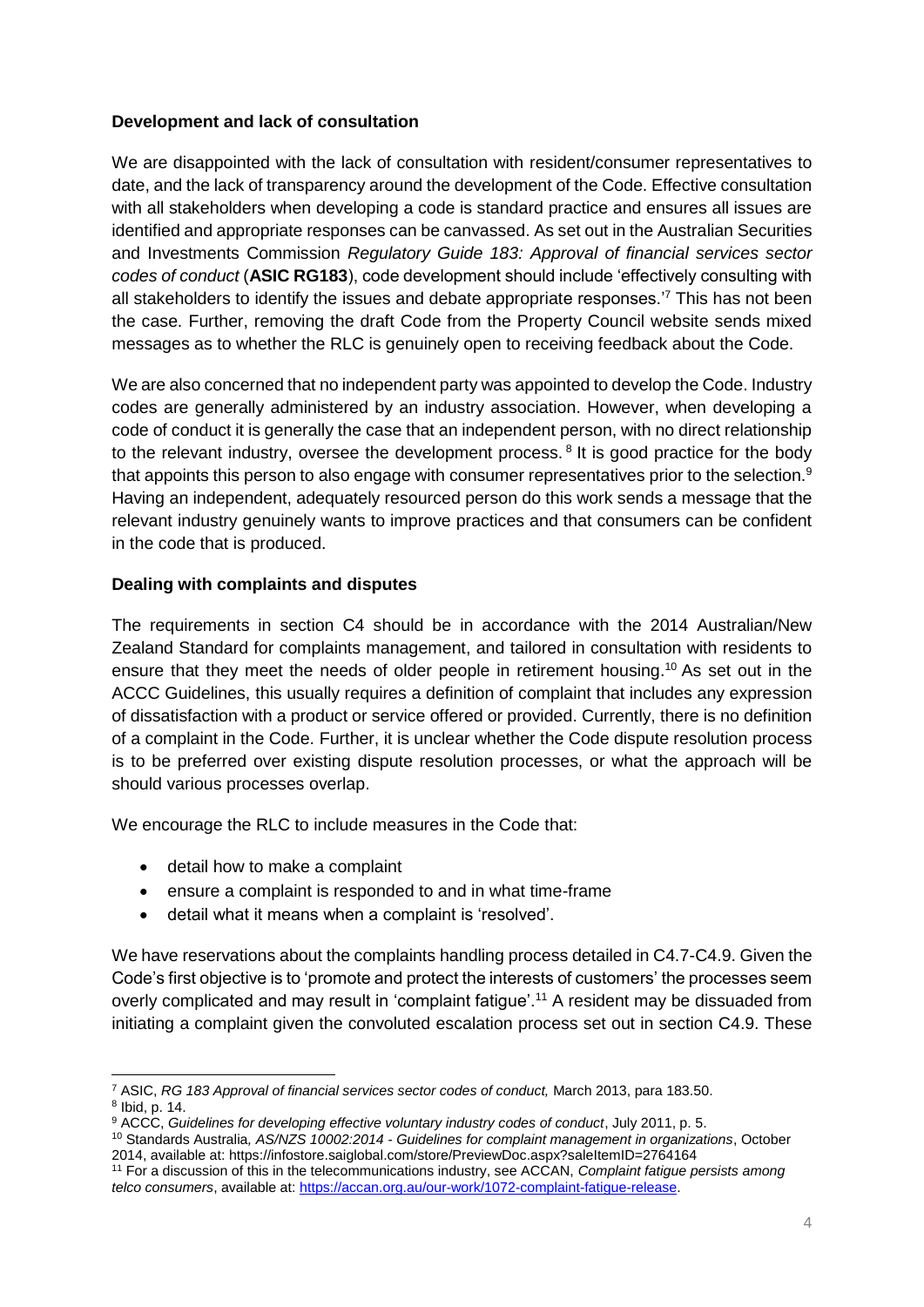concerns underscore our call for the establishment of an independent ombudsman service to provide free, fair and binding determinations of retirement housing disputes.

We are also concerned about the mediation process outlined on page 13 of the Code, which states that mediation services 'will be charged at commercial rates and the costs will be borne by the parties in an agreed ratio'. We submit that operators should bear most (if not all) that cost of mediation. Expecting residents to bear the cost of commercial mediation would be an unreasonable barrier to making complaints, and further adds to the imbalance of power between operators and residents.

# **Extension beyond legal rights**

Disappointingly, much of the Code simply restates the law rather than committing to better practices that would benefit residents.<sup>12</sup> For example, section B1.1 merely requires signatories to ensure that 'advertising and marketing material complies with relevant Commonwealth, State or Territory legislation and regulations'. As set out in ASIC RG183, codes should set about raising standards in a particular industry, and complement or exceed pre-existing legislative requirements.<sup>13</sup> Failure to do this raises the question as to whether the Code will actually bring about improved industry practices, and provide any protections to residents that are not already provided for by law. As it stands, the Code will do little (if anything) to address the widespread problems and community concern with conduct in the retirement industry and is unlikely to improve consumer or community confidence as a result.

For example, fees in retirement housing contracts are unregulated and have long been open to exploitation by operators. Sections D1.1-1.2 appear to acknowledge these problems. Bizarrely, no obligations whatsoever are proposed to remedy these arguably unfair contract terms apart from endeavoring to be 'clear'. We are concerned that the focus will continue to be on disclosing costs, and that no measurable steps will be taken to address resident concerns about excessive or unfair fees and/or fee structures. An approach that relies on disclosure is an outdated, ineffective form of consumer protection.

#### **Administration, enforcement, remedies and sanctions**

The effectiveness of a Code can be predicted on how it is monitored and enforced, and the remedies and sanctions that apply when the Code is breached. On this basis, we predict the Code will not be effective as there are almost no consequences for code breaches nor any independent compliance monitoring and oversight.

An effective Code should be administered by an independent body with effective remit and powers, and adequate resources to fulfil its functions.<sup>14</sup> This body should be independent of the industry that subscribe to the code. As set out in ASIC RG183, without such an administrator there is a risk that oversight of industry compliance with the code will be reduced, systemic problems will not be identified, and industry and consumer awareness of the code will be low.<sup>15</sup> In this case, the Code is administered by an RLC-appointed committee, with half of the members (including the 'Coordinator') from industry. This raises serious questions about

<sup>1</sup> <sup>12</sup> Examples include sections A1.3, the majority of section B1, sections B2.1, B2.3, C1.3, C1.7 and C3.1.

<sup>13</sup> RG183.57

<sup>14</sup> ASIC, *RG 183 Approval of financial services sector codes of conduct,* March 2013, para 183.76.

<sup>15</sup> Ibid, para 183.77.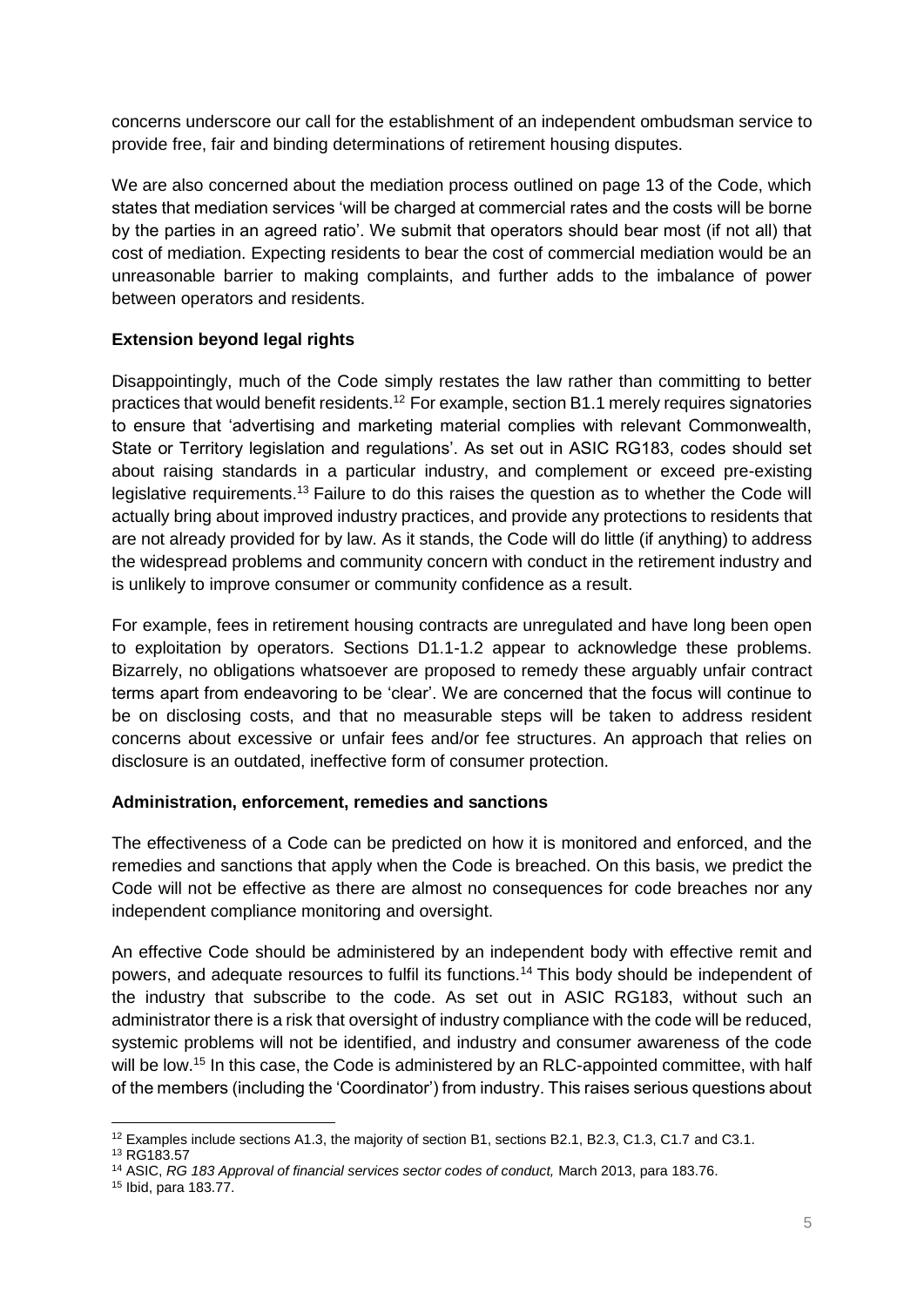the independence of the CAC. The CAC also does not appear have any powers to monitor ongoing compliance with the Code, nor does it appear to have any remit to collect data or publicly report on code compliance. Further, there is no process outlined for reporting systemic code breaches and serious misconduct to state and federal consumer affairs regulators. The self-certifying compliance certificates are a further feeble attempt at self-regulation that lacks any real oversight or enforcement.

Details of enforcement avenues, available remedies and sanctions in the draft Code are conspicuously absent. The lack of detail and measurable obligations in large sections of the Code, as mentioned above, makes it particularly difficult to enforce. The CAC seemingly has little authority to ensure the Code is complied with or to issue sanctions to signatories found breaching the Code. The Code simply states that the CAC will 'consider questions of noncompliance with the Code of Conduct arising from complaints' according to unspecified 'stringent guidelines' <sup>16</sup> . Ideally, the CAC would be able to identify systemic issues and breaches through its own compliance monitoring function as well as complaints received. The Code should also identify potential sanctions, which should include corrective advertising, expulsion from the RLC, fines, warnings and providing remedies to affected residents.<sup>17</sup> At a minimum, available remedies for code breaches should include compensation for loss or damage caused to a resident by the breach of the code, and the ability to make binding nonmonetary orders obliging the subscriber to resolve the breach.<sup>18</sup>

Overall, we are very disappointed by the draft Code. We strongly doubt that in its current form the Code would improve systemic harmful practices in the retirement industry or bring any practical relief to residents. We are not convinced that the RLC has the breadth of membership, nor the appropriate stakeholder relationships and consultation processes in place, to ensure that an industry code would be effective. Unfortunately, it appears that this Code is simply an attempt to ward off long overdue legislative reform and improve the industry's image, rather than a genuine attempt to improve outcomes for residents. On this basis, our organisations will continue to advocate for a more effective regulatory framework.

Please contact Katherine Temple on 03 9670 5088 or [katherine@consumeraction.org.au](mailto:katherine@consumeraction.org.au) if you have any questions about this submission.

Yours sincerely,

**.** 

Gerard Brody

Gerard Brody Chief Executive Officer **CONSUMER ACTION LAW CENTRE** 

<sup>16</sup> Retirement Living Council, *Code of Conduct - Draft for Consultation*, 2017, p. 13.

<sup>17</sup> ACCC, *Guidelines for developing effective voluntary industry codes of conduct*, July 2011, p. 11.

<sup>18</sup> ASIC, *RG 183 Approval of financial services sector codes of conduct,* March 2013, para 183.68.